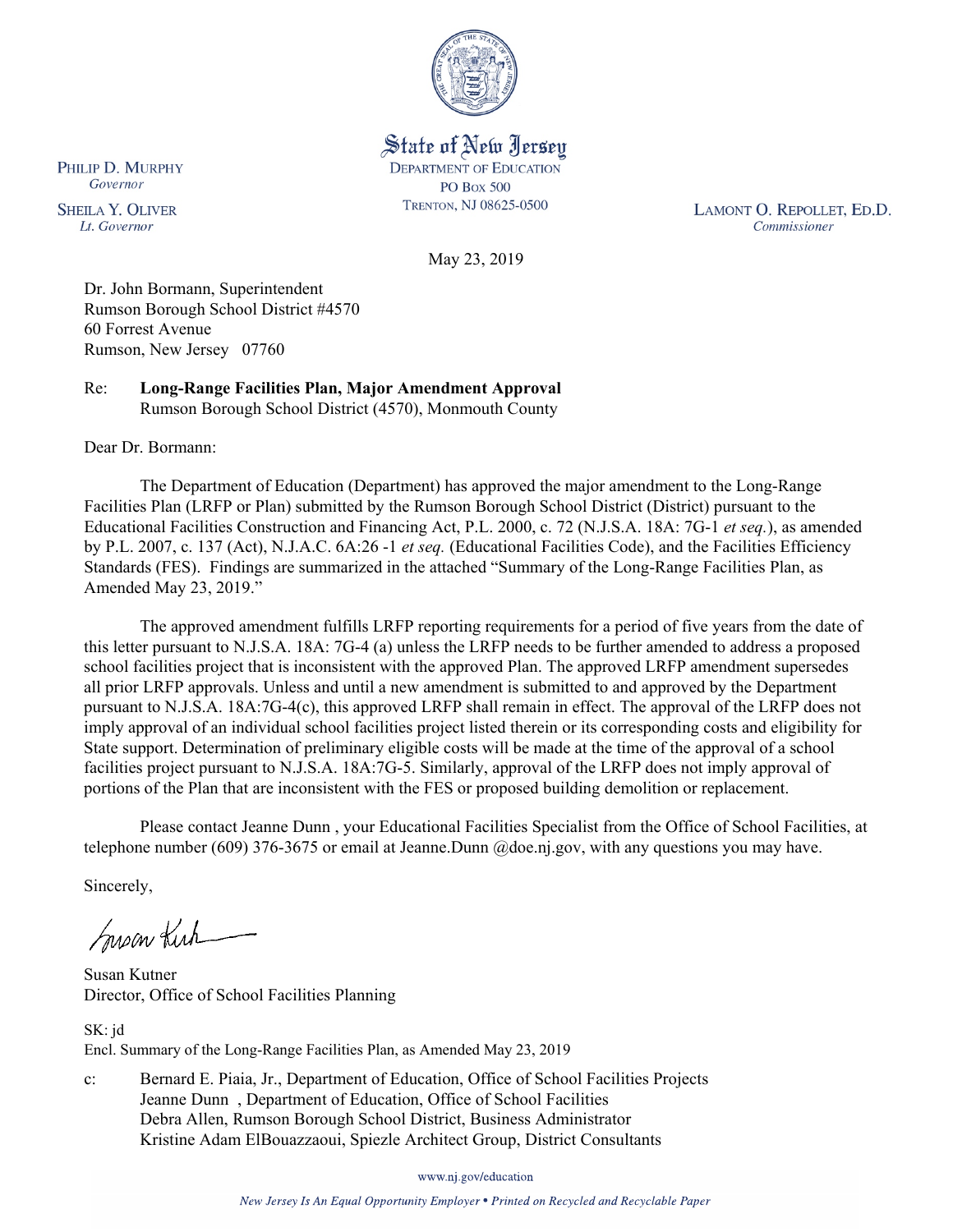# **Rumson Borough School District (4570) Summary of the Long-Range Facilities Plan, as Amended May 23, 2019**

The Department of Education (Department) has completed its review of the major amendment to the Long-Range Facilities Plan (LRFP or Plan) submitted by the Rumson Borough School District (District) pursuant to the Educational Facilities Construction and Financing Act, P.L. 2000, c. 72 (N.J.S.A. 18A: 7G-1 *et seq.*), as amended by P.L. 2007, c. 137 (Act), N.J.A.C. 6A:26-1 et seq. (Educational Facilities Code), and the Facilities Efficiency Standards (FES).

The following provides a summary of the District's approved amended LRFP. The summary is based on the standards set forth in the Act, the Educational Facilities Code, the FES, District-reported information in the Department's LRFP reporting system, and supporting documentation. The referenced reports in *italic* text are standard reports available on the Department's LRFP website.

### **1. Inventory Overview**

**2.** The District is classified as a Regular Operating District (ROD) for funding purposes. It provides services for students in grades PK-8.

The District identified existing and proposed schools, sites, buildings, rooms, and site amenities in its LRFP. Table 1 lists the number of existing and proposed district schools, sites, and buildings. Detailed information can be found in the *School Asset Inventory Report* and the *Site Asset Inventory Report.*

**As directed by the Department, school facilities projects that have received initial approval by the Department and have been approved by the voters, if applicable, are represented as "existing" in the LRFP.** Approved projects that include new construction and/or the reconfiguration/reassignment of existing program space are as follows: Dean-Porter ES (New Construction); Forrestdale ES/MS (New Construction) .

### **Table 1: Number of Schools, School Buildings, and Sites**

|                                              | <b>Existing</b> | <b>Proposed</b> |
|----------------------------------------------|-----------------|-----------------|
| Number of Schools (assigned DOE school code) |                 |                 |
| Number of School Buildings <sup>1</sup>      |                 |                 |
| Number of Non-School Buildings <sup>2</sup>  |                 |                 |
| Number of Vacant Buildings                   |                 |                 |
| Number of Sites                              |                 |                 |

*1 Includes district-owned buildings and long-term leases serving students in district-operated programs 2 Includes occupied district-owned buildings not associated with a school, such as administrative or utility buildings*

Based on the existing facilities inventory submitted by the District:

- Schools using leased buildings (short or long-term):  $n/a$
- Schools using temporary classroom units (TCUs), excluding TCUs supporting construction:  $n/a$
- Vacant/unassigned school buildings:  $n/a$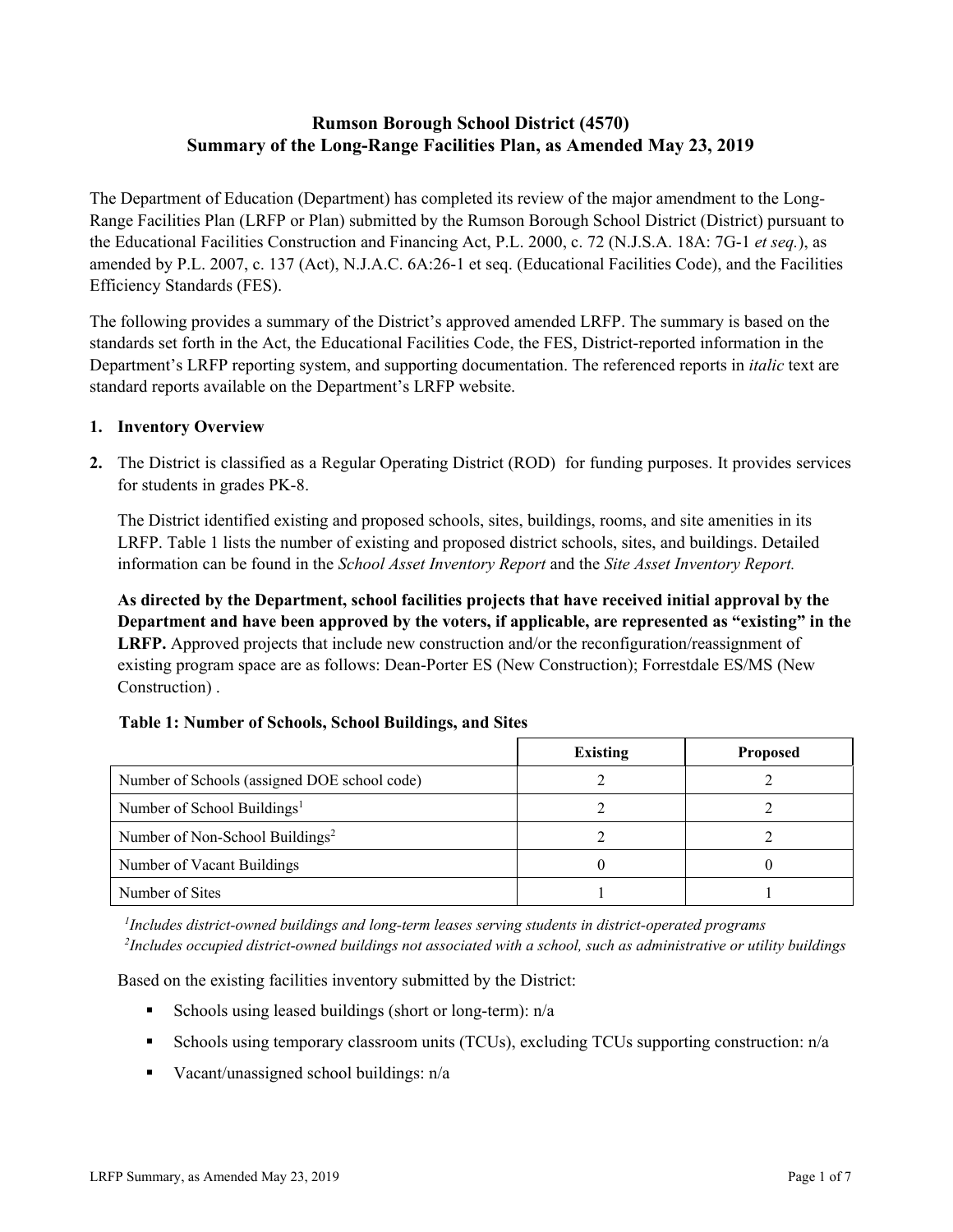**FINDINGS** The Department has determined that the proposed inventory is adequate for approval of the District's LRFP amendment. However, the LRFP determination does not imply approval of an individual school facilities project listed within the LRFP; the District must submit individual project applications for project approval.

# **2. District Enrollments**

The District determined the number of students, or "proposed enrollments," to be accommodated for LRFP planning purposes on a district-wide basis and in each school.

The Department minimally requires the submission of a standard cohort-survival projection. The cohortsurvival method projection method forecasts future students based upon the survival of the existing student population as it moves from grade to grade. A survival ratio of less than 1.00 indicates a loss of students, while a survival ratio of more than 1.00 indicates the class size is increasing. For example, if a survival ratio tracking first to second grade is computed to be 1.05, the grade size is increasing by 5% from one year to the next. The cohort-survival projection methodology works well for communities with stable demographic conditions. Atypical events impacting housing or enrollments, such as an economic downturn that halts new housing construction or the opening of a charter or private school, typically makes a cohort-survival projection less reliable.

#### **Proposed enrollments are based on a standard cohort-survival enrollment projection.**

Adequate supporting documentation was submitted to the Department to justify the proposed enrollments. Table 2 provides a comparison of existing and projected enrollments. All totals include special education students.

| <b>Grades</b>                | <b>Existing Enrollments</b><br>2017-18 | <b>District Proposed Enrollments</b><br>2020-21 |
|------------------------------|----------------------------------------|-------------------------------------------------|
| PK (excl. private providers) |                                        |                                                 |
| Grades K-5                   | 626                                    | 556                                             |
| Grades 6-8                   | 382                                    | 393                                             |
| Grades 9-12                  |                                        |                                                 |
| Totals K-12                  | 1015                                   | 953                                             |

#### **Table 2: Enrollments**

**FINDINGS** The Department has determined the District's proposed enrollments to be acceptable for approval of the District's LRFP amendment. The Department will require a current enrollment projection at the time an application for a school facilities project is submitted incorporating the District's most recent enrollments in order to verify that the LRFP's planned capacity is appropriate for the updated enrollments.

# **3. District Practices Capacity**

Based on information provided in the room inventories, *District Practices Capacity* was calculated for each school building to determine whether adequate capacity is proposed for the projected enrollments based on district scheduling and class size practices. The capacity totals assume instructional buildings can be fully utilized regardless of school sending areas, transportation, and other operational issues. The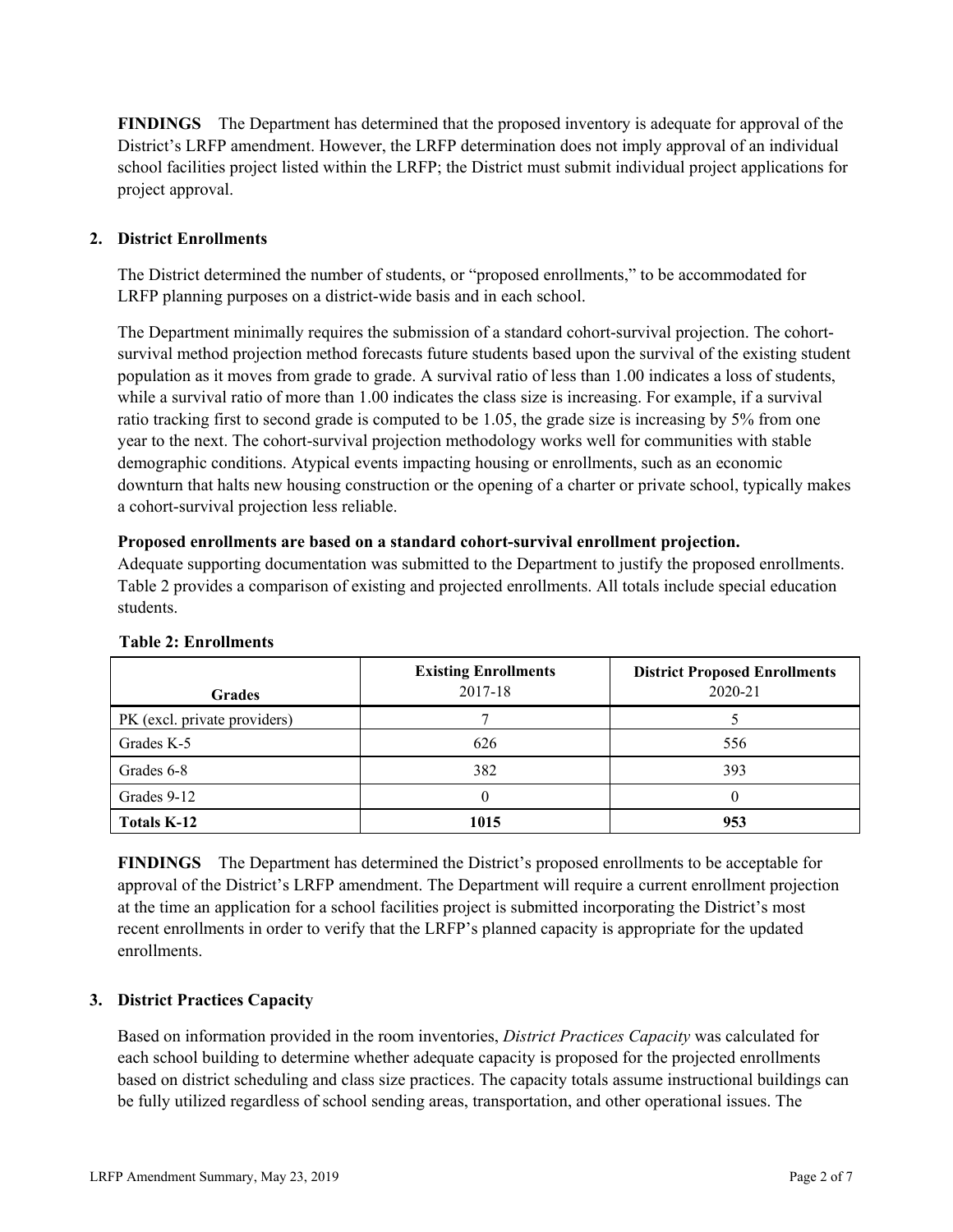calculations only consider district-owned buildings and long-term leases; short term leases and temporary buildings are excluded. A capacity utilization factor of 90% for classrooms serving grades K-8 and 85% for classrooms serving grades 9-12 is applied in accordance with the FES. No capacity utilization factor is applied to preschool classrooms.

In certain cases, districts may achieve adequate District Practices Capacity to accommodate enrollments but provide inadequate square feet per student in accordance with the FES, resulting in educational adequacy issues and "Unhoused Students." Unhoused students are considered in the "Functional Capacity" calculations used to determine potential State support for school facilities projects and are analyzed in Section 4.

Table 3 provides a summary of proposed enrollments and existing and proposed District-wide capacities. Detailed information can be found in the LRFP website reports titled *FES and District Practices Capacity Report, Existing Rooms Inventory Report, and Proposed Rooms Inventory Report.*

| <b>Grades</b>          | <b>Proposed</b><br><b>Enrollments</b> | <b>Existing</b><br><b>District</b><br><b>Practices</b><br>Capacity | <b>Existing</b><br>Deviation* | <b>Proposed</b><br><b>District</b><br><b>Practices</b><br>Capacity | <b>Proposed</b><br>Deviation* |
|------------------------|---------------------------------------|--------------------------------------------------------------------|-------------------------------|--------------------------------------------------------------------|-------------------------------|
| Preschool (PK)         | $\theta$                              | 0.00                                                               | 0.00                          | 0.00                                                               | 0.00                          |
| Elementary $(K-5)$     | 559                                   | 610.00                                                             | 50.00                         | 573.00                                                             | 17.00                         |
| Middle $(6-8)$         | 394                                   | 362.00                                                             | $-32.00$                      | 398.00                                                             | 4.00                          |
| High $(9-12)$          | $\theta$                              | 0.00                                                               | 0.00                          | 0.00                                                               | 0.00                          |
| <b>District Totals</b> | 953                                   | 972.00                                                             | 19.00                         | 972.00                                                             | 19                            |

**Table 3: District Practices Capacity Analysis**

*\* Positive numbers signify surplus capacity; negative numbers signify inadequate capacity. Negative values for District Practices capacity are acceptable for approval if proposed enrollments do not exceed 100% capacity utilization.*

Considerations:

- Based on the proposed enrollments and existing room inventories, the District is projected to have inadequate capacity for the following grade groups, assuming all school buildings can be fully utilized: n/a. (Note PK: is added to K-5 because the system is not adequately calculating existing PK space in the building.)
- Adequate justification has been provided by the District if the proposed capacity for a school significantly deviates from the proposed enrollments. Generally, surplus capacity is acceptable for LRFP approval if additional capacity is not proposed through new construction.

**FINDINGS**The Department has determined that proposed District capacity, in accordance with the proposed enrollments, is adequate for approval of the District's LRFP amendment. The Department will require a current enrollment projection at the time an application for a school facilities project is submitted, incorporating the District's most recent Fall Enrollment Report, in order to verify that the LRFP's planned capacity meets the District's updated enrollments.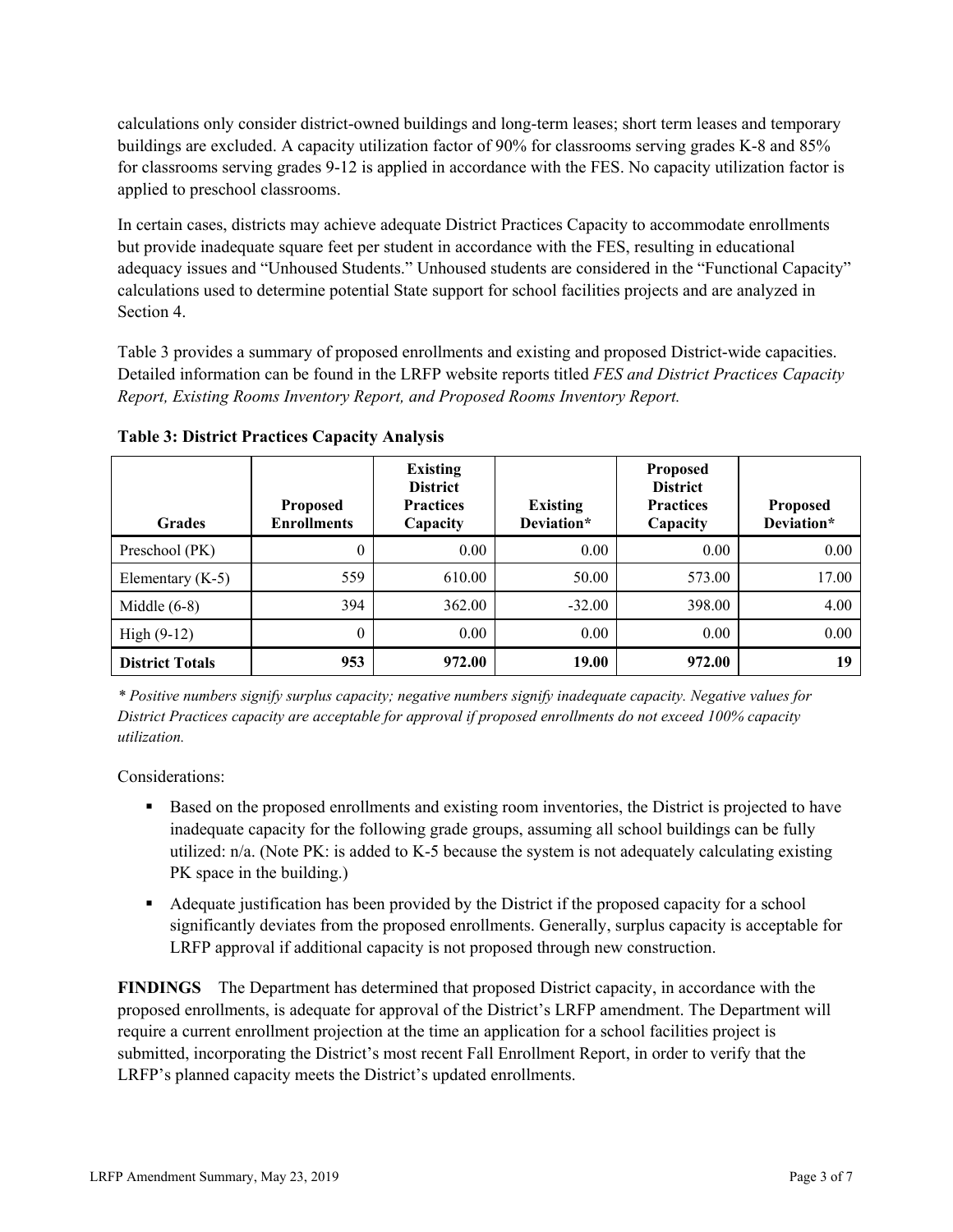### **4. Functional Capacity and Unhoused Students**

*Functional Capacity* was calculated and compared to the proposed enrollments to provide a preliminary estimate of Unhoused Students and new construction funding eligibility.

*Functional Capacity* is the adjusted gross square footage of a school building *(total gross square feet minus excluded space)* divided by the minimum area allowance per full-time equivalent student for the grade level contained therein. *Unhoused Students* is the number of students projected to be enrolled in the District that exceeds the Functional Capacity of the District's schools pursuant to N.J.A.C. 6A:26-2.2(c). *Excluded Square Feet* includes (1) square footage exceeding the FES for any pre-kindergarten, kindergarten, general education, or self-contained special education classroom; (2) grossing factor square footage *(corridors, stairs, mechanical rooms, etc.)* that exceeds the FES allowance, and (3) square feet proposed to be demolished or discontinued from use. Excluded square feet may be revised during the review process for individual school facilities projects.

Table 4 provides a preliminary assessment of the Functional Capacity, Unhoused Students, and Estimated Maximum Approved Area for each FES grade group. The calculations exclude temporary facilities and short-term leased buildings. School buildings proposed for whole or partial demolition or reassignment to a non-school use are excluded from the calculations pending project application review. If a building is proposed to be reassigned to a different school, the square footage is applied to the proposed grades after reassignment. Buildings that are not assigned to a school are excluded from the calculations. Detailed information concerning the calculations can be found in the *Functional Capacity and Unhoused Students Report* and the *Excluded Square Footage Report.*

|                                              | PK       | $K-5$  | $6-8$    | $9-12$   | <b>Total</b> |
|----------------------------------------------|----------|--------|----------|----------|--------------|
| Proposed Enrollments                         | 0        | 559    | 394      | $\theta$ | 953          |
| FES Area Allowance (SF/student)              | 125.00   | 125.00 | 134.00   | 151.00   |              |
| <b>Prior to Completion of Proposed Work:</b> |          |        |          |          |              |
| <b>Existing Gross Square Feet</b>            | 0        | 76,326 | 49,854   | $\theta$ | 126,180      |
| Adjusted Gross Square Feet                   | 0        | 73,183 | 47,250   | $\theta$ | 120,433      |
| <b>Adjusted Functional Capacity</b>          | 0.00     | 576.00 | 361.00   | 0.00     |              |
| <b>Unhoused Students</b>                     | 0.00     | 0.00   | 33.00    | 0.00     |              |
| Est. Max. Area for Unhoused Students         | 0.00     | 0.00   | 4,399.00 | 0.00     |              |
| <b>After Completion of Proposed Work:</b>    |          |        |          |          |              |
| Gross Square Feet                            | $\theta$ | 77,027 | 51,137   | $\theta$ | 128,164      |
| New Gross Square Feet                        | 0        | 700    | 1,284    | $\theta$ | 1,984        |
| Adjusted Gross Square Feet                   | 0        | 73,884 | 48,533   | $\Omega$ | 122,417      |
| <b>Functional Capacity</b>                   | 0.00     | 582.00 | 371.00   | 0.00     |              |
| Unhoused Students after Construction         | 0.00     | 0.00   | 23.00    | 0.00     |              |
| Est. Max. Area Remaining                     | 0.00     | 0.00   | 3084     | 0.00     |              |

**Table 4: Estimated Functional Capacity and Unhoused Students** 

Facilities used for non-instructional or non-educational purposes are ineligible for State support under the Act. However, projects for such facilities shall be reviewed by the Department to determine whether they are consistent with the District's LRFP and whether the facility, if it is to house students (full or part time)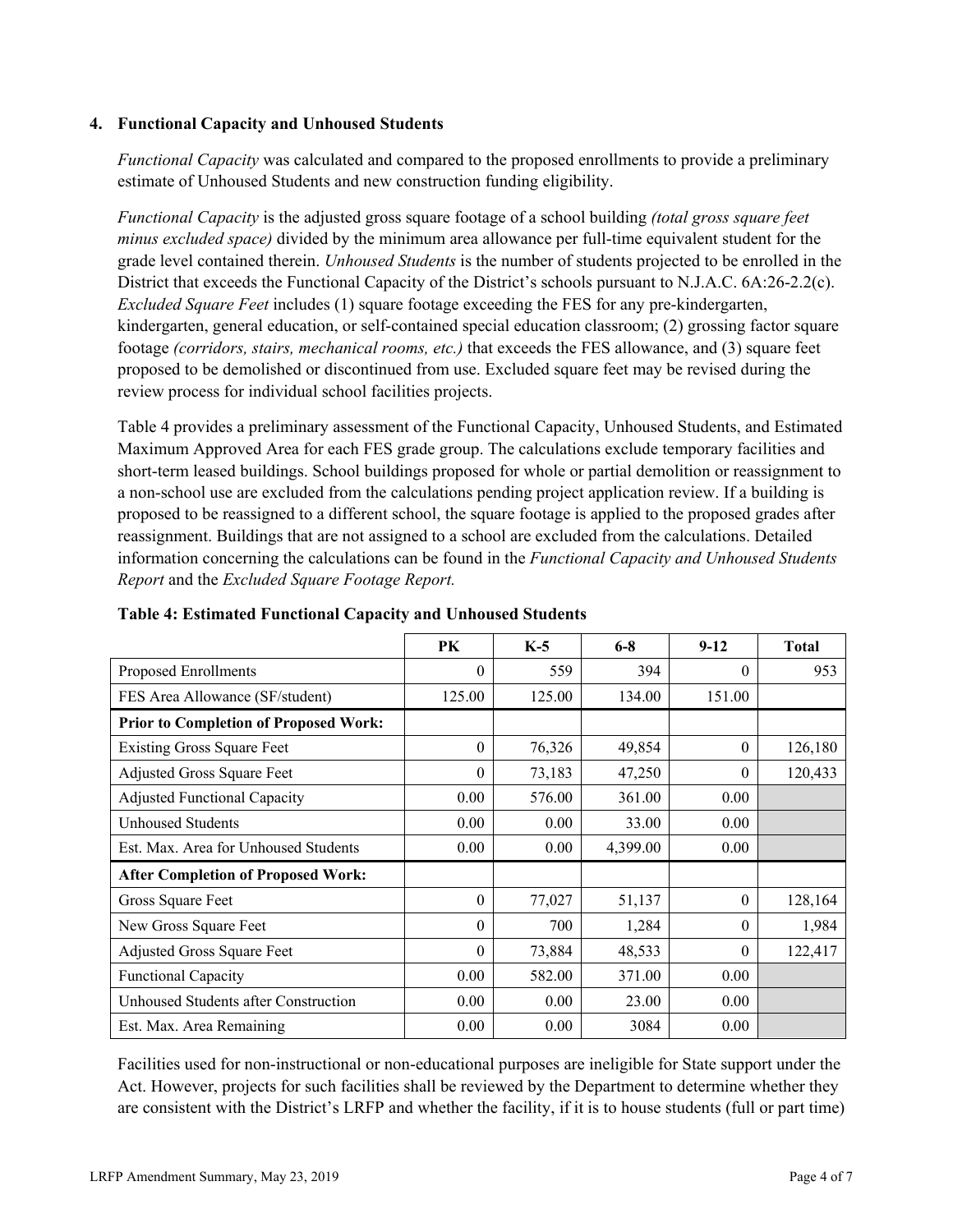conforms to educational adequacy requirements. These projects shall conform to all applicable statutes and regulations.

Estimated costs represented in the LRFP by the District are for capital planning purposes only. The estimates are not intended to represent preliminary eligible costs or final eligible costs of approved school facilities projects.

Considerations:

- The District does not have approved projects pending completion, as noted in Section 1, that impact the Functional Capacity calculations.
- The Functional Capacity calculations *exclude* square feet proposed for demolition or discontinuation for the following FES grade groups and school buildings pending a feasibility study and project review: n/a.
- Based on the preliminary assessment, the District has Unhoused Students prior to the completion of proposed work for the following FES grade groups: n/a.
- New construction is proposed for the following FES grade groups:  $n/a$ .
- **Proposed new construction exceeds the estimated maximum area allowance for Unhoused** Students prior to the completion of the proposed work for the following grade groups: n/a.
- The District, based on the preliminary LRFP assessment, will have Unhoused Students after completion of the proposed LRFP work. If the District is projected to have Unhoused Students, adequate justification has been provided to confirm educational adequacy in accordance with Section 6 of this determination.

**FINDINGS** Functional Capacity and Unhoused Students calculated in the LRFP are preliminary estimates. Preliminary Eligible Costs (PEC) and Final Eligible Costs (FEC) will be included in the review process for specific school facilities projects. A feasibility study undertaken by the District is required if building demolition or replacement is proposed per N.J.A.C. 6A:26-2.3(b)(10).

# **5. Proposed Work**

The District assessed program space, capacity, and physical plant deficiencies to determine corrective actions. Capital maintenance, or *"system actions,"* address physical plant deficiencies due to operational, building code, and /or life cycle issues. Inventory changes, or *"inventory actions,*" add, alter, or eliminate sites, site amenities, buildings, and/or rooms.

The Act (N.J.S.A. 18A:7G-7b) provides that all school facilities shall be deemed suitable for rehabilitation unless a pre-construction evaluation undertaken by the District demonstrates to the satisfaction of the Commissioner that the structure might pose a risk to the safety of the occupants even after rehabilitation or that rehabilitation is not cost-effective. Pursuant to N.J.A.C. 6A:26-2.3(b)(10), the Commissioner may identify school facilities for which new construction is proposed in lieu of rehabilitation for which it appears from the information presented that new construction is justified, provided, however, that for such school facilities so identified, the District must submit a feasibility study as part of the application for the specific school facilities project. The cost of each proposed building replacement is compared to the cost of additions or rehabilitation required to eliminate health and safety deficiencies and to achieve the District's programmatic model.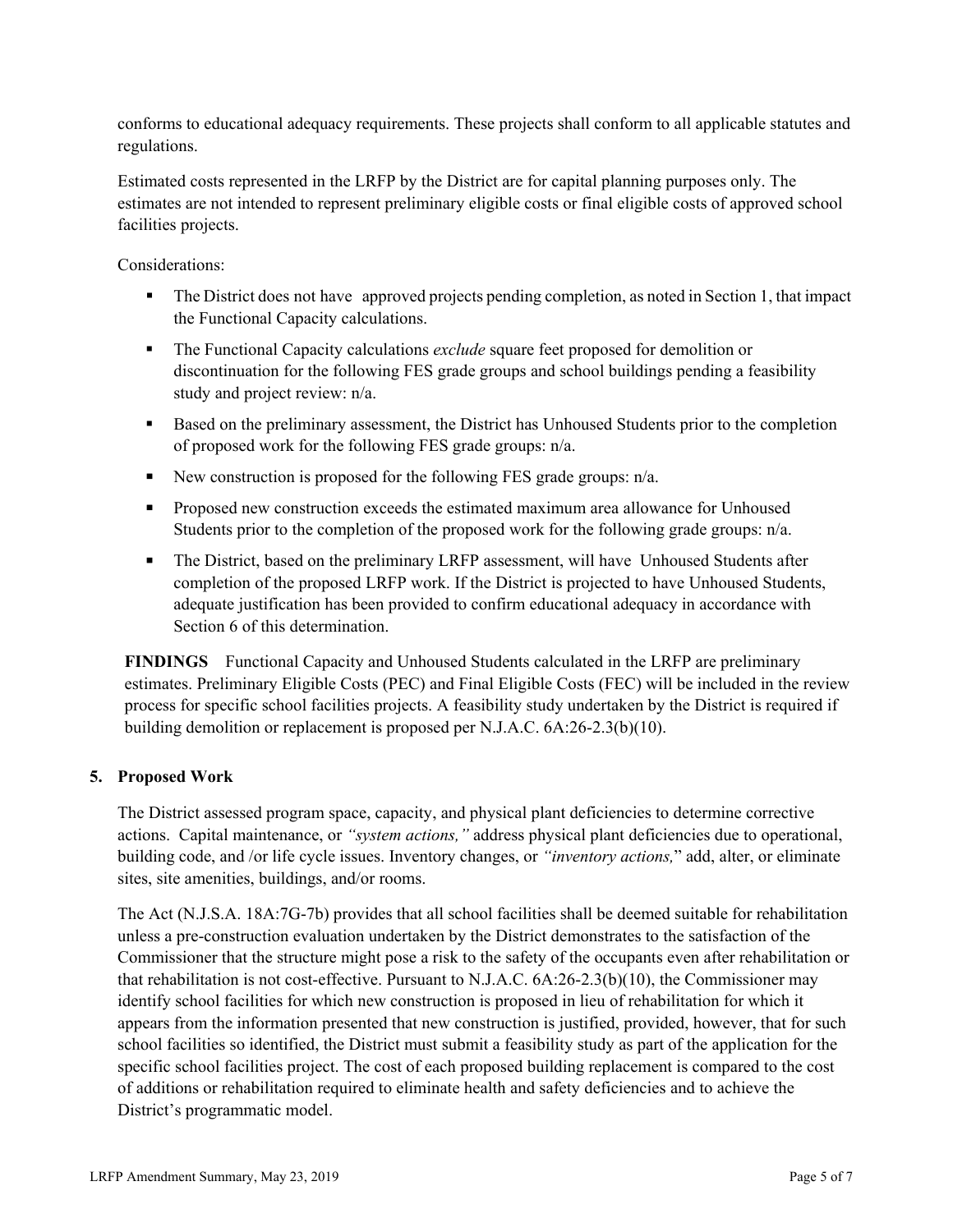Table 5 lists the scope of work proposed for each school based on the building(s) serving their student population. Detailed information can be found in the LRFP website reports titled *"School Asset Inventory," "LRFP Systems Actions Summary," and "LRFP Inventory Actions Summary."*

With the completion of the proposed work, the following schools are proposed to be eliminated: n/a; the following schools are proposed to be added: n/a .

| <b>Proposed Scope of Work</b>                                                                  | <b>Applicable Schools</b> |
|------------------------------------------------------------------------------------------------|---------------------------|
| Renovation only (no new construction)                                                          |                           |
| System actions only (no inventory actions)                                                     | n/a                       |
| Existing inventory actions only (no systems actions)                                           | n/a                       |
| Systems and inventory changes                                                                  | Deane-Porter School       |
| <b>New construction</b>                                                                        |                           |
| Building addition only (no systems or existing inventory actions)                              | n/a                       |
| Renovation and building addition (system, existing inventory,<br>and new construction actions) | Forrestdale School        |
| New building on existing site                                                                  | n/a                       |
| New building on new or expanded site                                                           | n/a                       |
| Site and building disposal (in addition to above scopes)                                       |                           |
| Partial building demolition                                                                    | n/a                       |
| Whole building demolition                                                                      | n/a                       |
| Site and building disposal or discontinuation of use                                           | n/a                       |

**Table 5. School Building Scope of Work**

**FINDINGS** The Department has determined that the proposed work is adequate for approval of the District's LRFP amendment. However, Department approval of proposed work in the LRFP does not imply the District may proceed with a school facilities project. The District must submit individual project applications with cost estimates for Department project approval. Both school facilities project approval and other capital project review require consistency with the District's approved LRFP.

# **6. Proposed Room Inventories and the Facilities Efficiency Standards**

The District's proposed school buildings were evaluated to assess general educational adequacy in terms of compliance with the FES area allowance pursuant to N.J.A.C. 6A:26-2.2 and 2.3.

District schools are proposed to provide less square feet per student than the FES after the completion of proposed work as indicated in Table 5.

**FINDINGS** The Department has determined that the District's proposed room inventories are adequate for LRFP approval. If school(s) are proposed to provide less square feet per student than the FES area allowance, the District has provided justification indicating that the educational adequacy of the facility will not be adversely affected and has been granted an FES waiver by the Department pending project submission and review. This determination does not include an assessment of eligible square feet for State support, which will be determined at the time an application for a specific school facilities project is submitted to the Department. The Department will also confirm that a proposed school facilities project